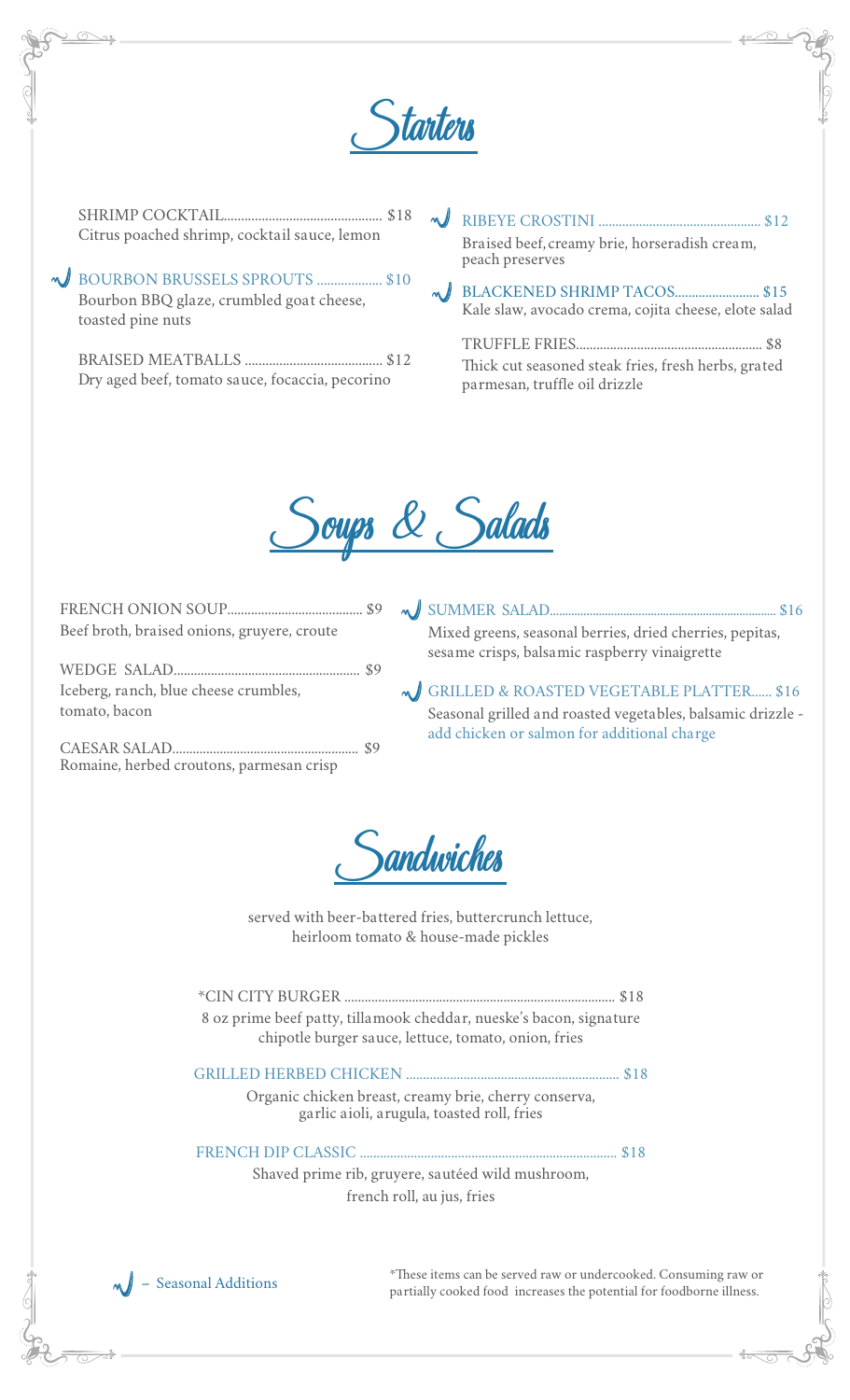From the land

Steaks & Prime Rib are served with baked potato, onion straw garnish, signature seasoning

| 12 ounce Queen Cut, au jus, creamy horseradish                                            |  |
|-------------------------------------------------------------------------------------------|--|
| Creamy sweet potato polenta, maple black pepper cream, cherry conserva, grilled asparagus |  |

CHICKEN BREAST GRILLE .......................................................................................................... \$29 Black beans & rice, mango-strawberry-pineapple salsa



| Classically sautéed, smashed Yukon gold potatoes, spinach, wild mushroom, grape tomatoes, lemon glaze |  |
|-------------------------------------------------------------------------------------------------------|--|
| Creamy polenta, sweet corn sauté, bacon-cauliflower cream                                             |  |
|                                                                                                       |  |

Jumbo shrimp, garlic butter, grape tomato, fresh herbs, seafood broth

Sides & Toppings

GARLIC BUTTER \$3 CREAMY HORSERADISH \$3 BÉARNAISE SAUCE \$3 SWEET CIN BUTTER \$3

SWEET POTATO \$6 SMASHED YUKON GOLD \$6 WILD MUSHROOM SAUTÉ \$7 STREET CORN SALAD \$6

BAKED POTATO \$6

\*These items can be served raw or undercooked. Consuming raw or partially cooked food increases the potential for foodborne illness.  $\mathbf{w}$  – Seasonal Additions